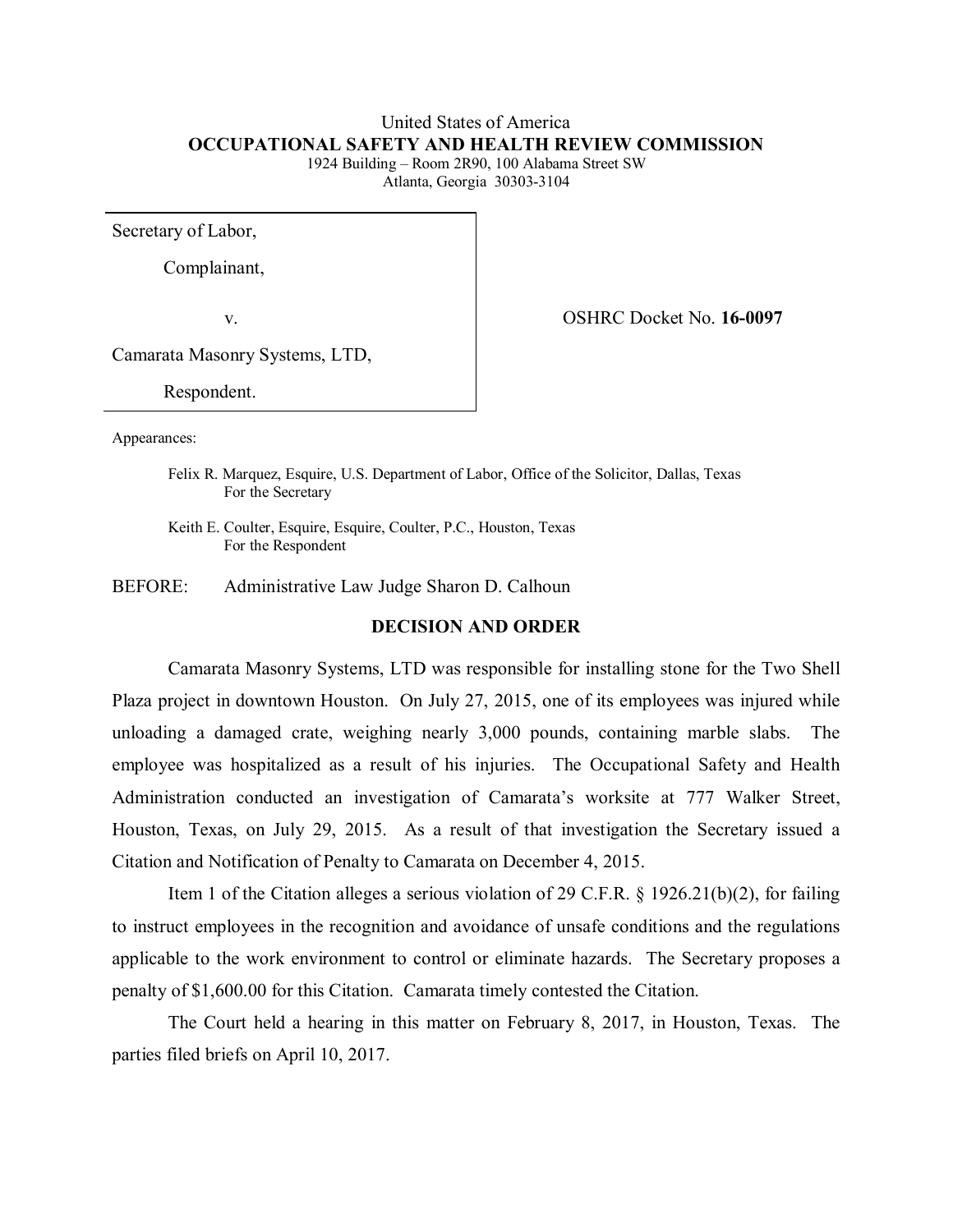For the reasons that follow, the Court finds 29 C.F.R. § 1926.21(b)(2) was not violated. Therefore the Court **VACATES** Citation 1, Item 1. No penalty is assessed.

### **JURISDICTION AND COVERAGE**

The parties stipulate the Commission has jurisdiction over this action and that Camarata is a covered employer under the Occupational Safety and Health Act of 1970, 29 U.S.C. §§ 651- 678 (Act) (Tr. 18, 19). Based on the parties' stipulations and the record evidence, the Court finds the Commission has jurisdiction over this proceeding under  $\S$  10(c) of the Act and Camarata is a covered employer under § 3(5) of the Act.

#### **DISCUSSION**

### **Background**

Camarata is a masonry construction contractor owned since its inception in 2004 by Kevin Camarata,<sup>[1](#page-1-0)</sup> president and general partner, and chief executive officer (Tr. 171-172). It consists of a masonry division and a tile and terrazzo division with offices in Houston, Texas, and Coconut Creek, Florida (Tr. 173-174). Camarata typically works on large institutional projects such as museums and performing arts facilities, or high-rise construction (Tr. 174-175). On July [2](#page-1-1)7, 2015, it was engaged in remodeling the outside fascsade<sup>2</sup> of an existing building in downtown Houston on a project known as the Two Shell Plaza Project (Exh. C-1). Camarata was responsible for installing stone and the exterior columns of the buildings, the exterior sidewalk floor, and the interior walls for the project (Tr. 229). It also received the stone and placed it on the jobsite (Tr. 229). Approximately 20 to 25 employees of Camarata were engaged in stone setting and other activities on the jobsite (Tr. 229-230). On the evening of July 27, 2015, Camarata unloaded crates containing marble slabs from a flatbed semi and placed the crates of marble slabs on the jobsite (Tr. 50). The Camarata employees working that evening, in

<span id="page-1-0"></span><sup>&</sup>lt;sup>1</sup> Kevin Camarata formerly was vice president and general manager of Lucia Constructors, a wholly owned subsidiary of Linebeck Corp. Lucia is no longer in business and most of its employees migrated over to Camarata and that division of Linebeck Corp was dissolved (Tr. 172, 177).

<span id="page-1-1"></span><sup>&</sup>lt;sup>2</sup> CSHO Baez's inspection narrative (Exh. C-1) provides that Camarata was remodeling the outside fascia. The Court concludes that from the context of the evidence "fascia" should be "façade."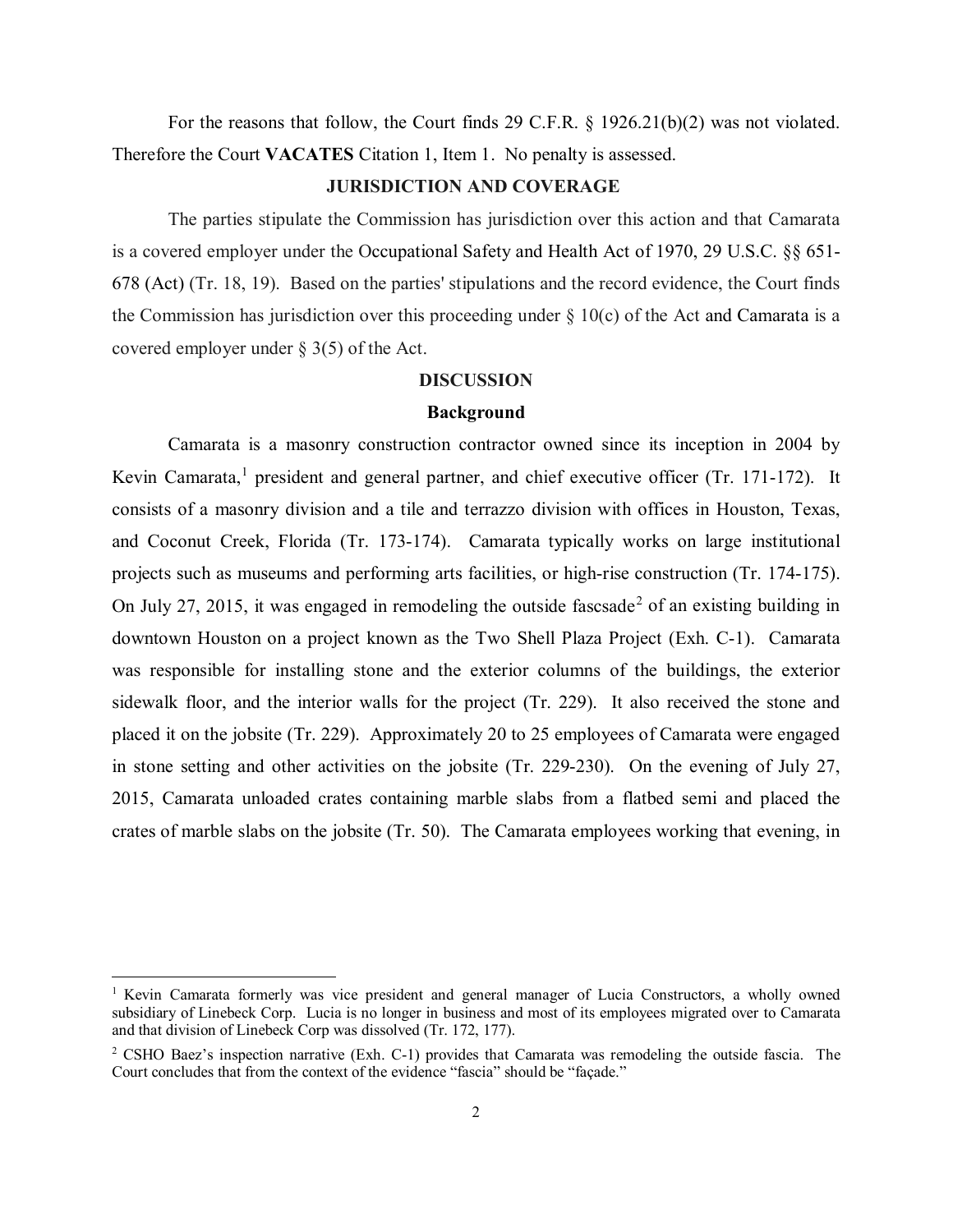or near the area where the unloading of crates was occurring, included Foreman Roger Wagner,<sup>[3](#page-2-0)</sup> a helper, and a marble setter/forklift operator<sup>[4](#page-2-1)</sup> (operator) (Tr. 88-89, 207; Exh. C-2).

The flatbed contained eight crates of marble slabs which weighed 350 to 400 pounds each. Each crate weighed approximately 3,000 pounds and contained six to seven slabs positioned in the crates in an upright position (Tr. 48-49, 50). All except one of the crates was in an A-frame configuration. The dissimilar crate was smaller, shaped like a rectangular box and was damaged all around the bottom which was loose (Tr. 143, 231). The damaged crate came from Camarata's warehouse and contained the type of slabs Camarata had used on a prior jobsite known as the Exxon Mobil Campus Project. The crates were removed from the flatbed with a telehandler, <sup>[5](#page-2-2)</sup> a type of forklift which moves laterally, up and down rather than vertically, and can tilt the load (Tr. 50-51). The operator was responsible for operating the telehandler to remove crates from the semi, place them on the jobsite and distribute the stones (slabs) in various places on the jobsite (Tr. 120).

Once the flatbed containing the crates pulled up to the worksite, Wagner observed that one of the crates was damaged (Tr. 230, 232). The operator also noticed the damage and told Wagner the crate was broken or chipped. Wagner discussed the damaged crate with the operator and how they were going to handle the situation (Tr. 124, 156, 221, 233, 244, 245). The operator testified Wagner told him how to unload the broken crate and provided him instructions specifically how to unload it (Tr. 127-128). They discussed putting a strap<sup>[6](#page-2-3)</sup> around the broken crate when removing it from the semi (Tr. 232). Wagner also knew that an A-frame was going to be built for the crate that was damaged and testified there was nothing different about building an A-frame for this crate than for any other (Tr. 234). He discussed with the operator that a bracing system (A-frame) would have to be built for the damaged crate (Tr. 233). After providing instructions to the operator, Wagner left the work area to assist in another area on the jobsite. Only the operator and a helper were left in proximity of the semi and crates.

<span id="page-2-0"></span><sup>&</sup>lt;sup>3</sup> Roger Wagner has been employed for 6 <sup>1</sup>/<sub>2</sub> years as a foreman for Camarata. Prior to that he worked as a foreman for Lucia (Tr. 216)

<span id="page-2-1"></span><sup>4</sup> The marble setter/forklift operator was the injured employee.

<span id="page-2-2"></span><sup>&</sup>lt;sup>5</sup> "Telehander" and "forklift" were used interchangeably during hearing, despite the differences in how they operated.

<span id="page-2-3"></span><sup>6</sup> "Strap" and "sling" were used interchangeably during the hearing. It was used to tie down and secure the load (Tr. 51-52).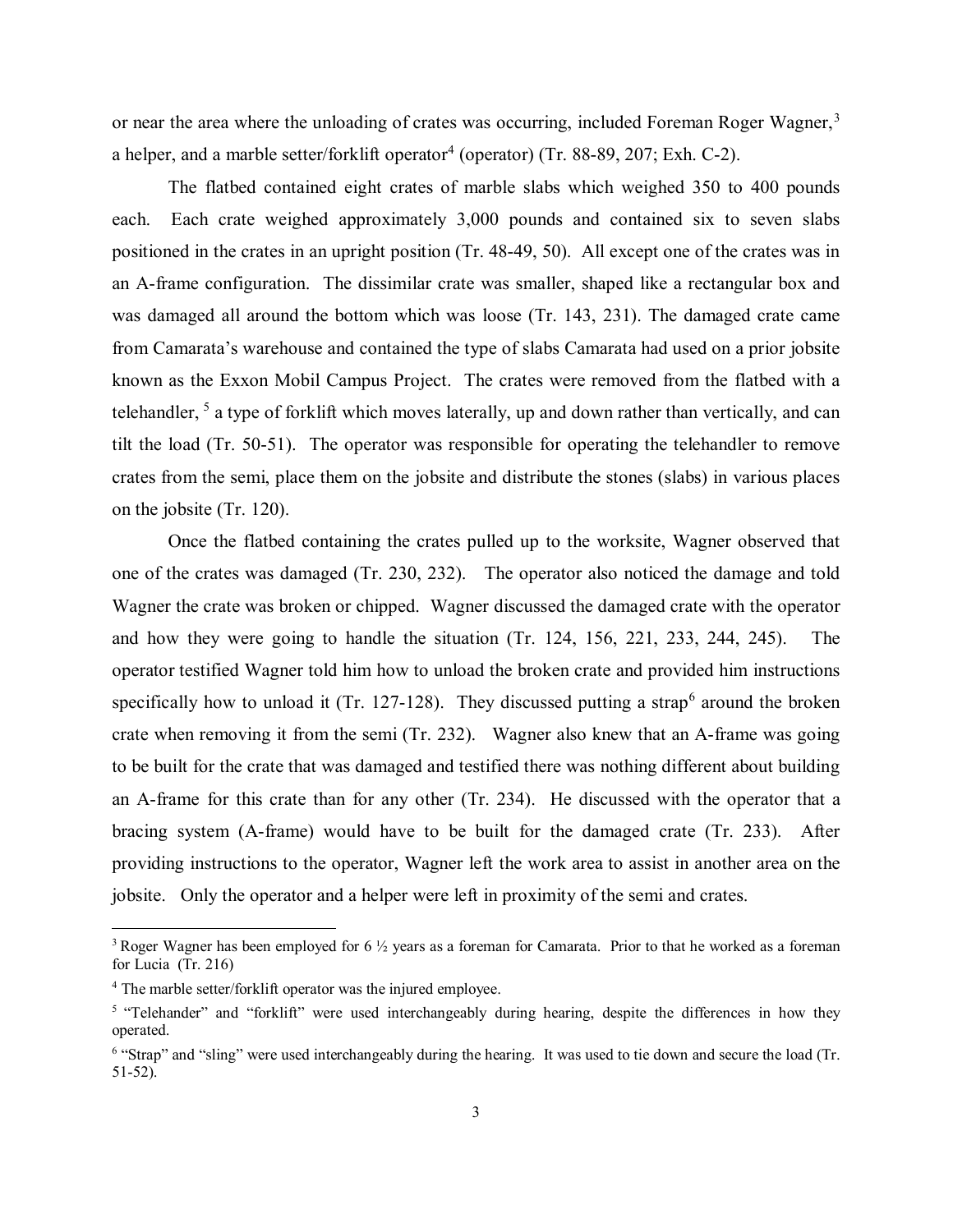After approximately two hours on the jobsite, apparently without incident, the operator had removed all crates except the damaged one, which was chained to another crate. It was left for last because it was damaged. After the damaged crate was unchained, the operator placed the forklift under the crate and then placed the strap around the crate so it would not fall while he unloaded it (Tr. 123-124). The strap was hooked around the sides or edges of the forklift carriage, not extending completely around it (Tr. 124-125, 147). After placing the strap around the crate, the operator took it down from the truck, with the crate sitting on top of the telehandler (Tr. 126-127).

Once the damaged crate was removed from the flatbed, the operator tilted the forks of the telehandler and began removing the sling so he could place  $2 \times 4$ 's to build an A-frame to stabilize the crate when it was on the ground so it would not fall (Tr. 128). The forks of the telehandler were tilted back so that the forks were up when he removed the strap (Tr. 158). The operator testified the load was unstable at this point and was still unstable while he took measurements for the footings<sup>[7](#page-3-0)</sup> (Tr. 130). He had completed measurements for the footings on one side and was preparing to measure the second side when the crate fell (Tr. 131). The bottom of the crate broke loose and fell over (Tr. 242). When it fell it remained on the forklift (Tr. 126- 127). It fell on the operator, breaking his right foot and left knee (Tr. 132). Wagner testified he did not know the kickers were off the crate, and if he had, he would have told the operator to make sure it was stable and keep the forks back (Tr. 236). The operator testified he tilted the forks, but he did not know why the crate fell (Tr. 158-59, 164).

No one other than the operator was in the immediate area when the crate fell. The helper was located 30 to 40 feet away and Wagner was in an entirely different area 60 to 80 feet away, his view blocked by equipment (Tr. 131, 238). After the accident, the helper reached the operator first and tried to render assistance. Wagner arrived next and immediately moved the forklift because he thought the crate was on top of the operator (Tr. 239). It was not, it only hit his leg (Tr. 240). The operator was taken to the hospital where he was treated for a broken right tibia and dislocated left knee (Tr. 132-133; Exh. C-1). $8$ 

<span id="page-3-0"></span> $^7$  The operator used the term "footers" to identify what the foreman described as "kickers." The foreman testified the footers were already installed and that the kickers, which are usually located on the sides of the crate, were missing (Tr. 236). The footers and kickers form the base of the brace (Tr. 128-129, 143, 236).

<span id="page-3-1"></span><sup>8</sup> CSHO Baez's testified the injury was a broken tibia and fractured hip (Tr. 64).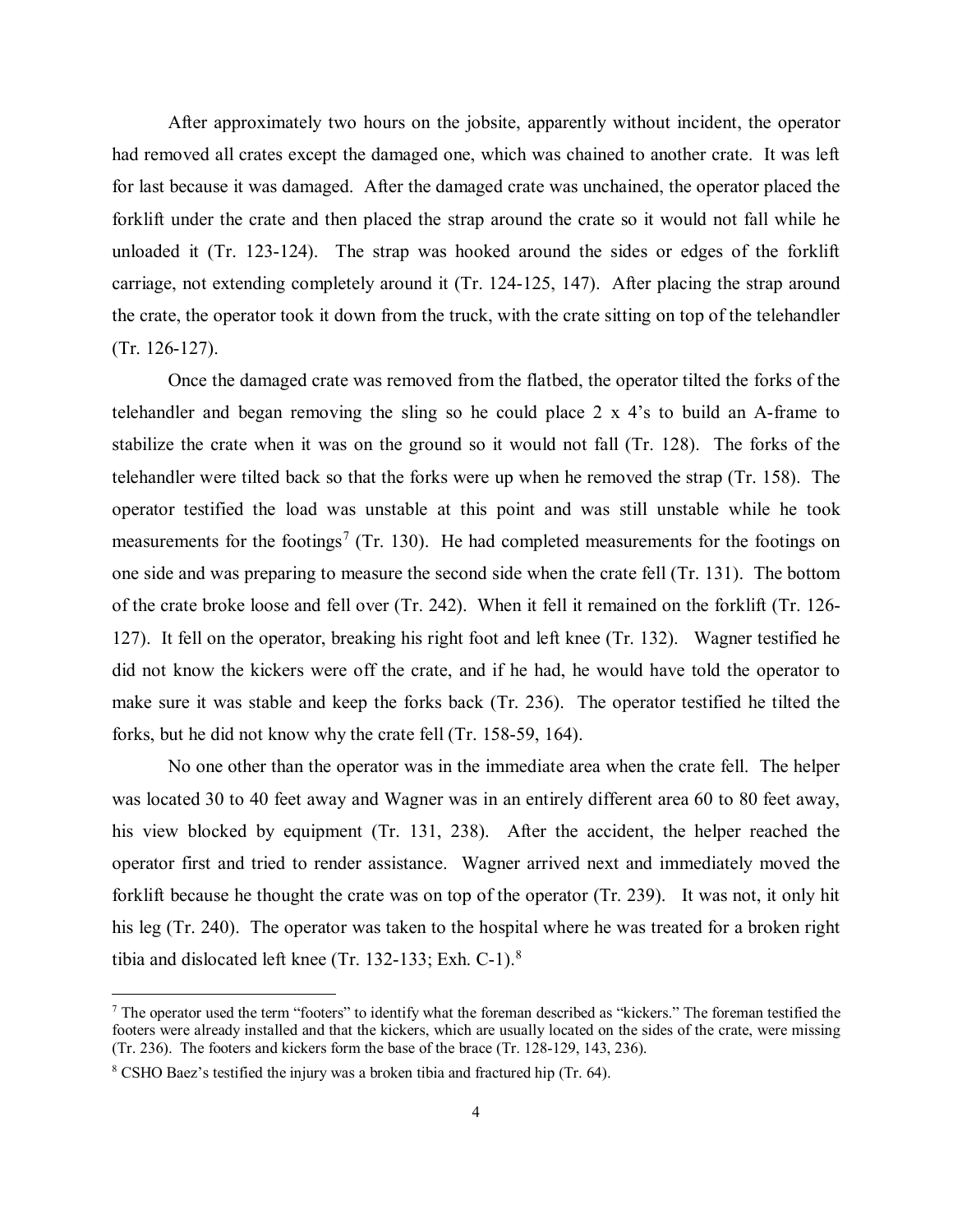At the time of the accident, the operator had worked with Wagner for 7 years, beginning a year after he began working at Lucia. When they first started working together Wagner provided him instructions on how to build crates<sup>[9](#page-4-0)</sup> (Tr. 138, 144). Wagner taught him the importance of using the forks to position the load so it should not fall (Tr. 156). He also told the operator to use a strap for stabilizing and explained that if the crate is not strapped, then it could become uneven and fall—breaking the stone or perhaps injuring the operator. The operator confirmed this when he testified Wagner talked to him about the need to keep the straps on until you were convinced the load was stable (Tr. 149-150). At safety meetings, Wagner also talked to the operator about the importance of keeping the forks tilted so the load would be stable when unstrapped (Tr. 150).

According to Wagner, the operator had often removed crates from trucks with slings (Tr. 233). Wagner testified he discussed with the operator the reason for the strap was that some loads are unstable and the operator needs to be sure that nothing tips over and either breaks or hurts him or another worker (Tr. 233). Wagner also testified he had previously talked to the operator about the importance of waiting to remove the strap until he was sure the load was stabilized by tilting the fork. However, he did not have that discussion with him on the day of the accident (Tr. 235).

On July 27, 2015, Wagner completed a Pre Task Plan (PTP) which reflects he had talked to employees about setting stone and distributing stone, proper lifting techniques and watching out for pinch, crush and crush points, keeping body parts away from those areas, struck by hazards, electrical and respiratory hazards (Tr. 220-221; Exh. R-16.1). Wagner testified he also does a weekly Job Safety Analysis (JSA) and conducts Safety meetings, where he provides more specific instruction than what is on the JSA and PTP (Tr. 223).

In addition to the instructions received from Wagner, the operator had taken forklift training which covered weight and distance, keeping the load balanced so it would not fall off and keeping the forks back, (tilting them). He is a certified forklift operator (Tr. 153, 237, 238). The operator also received certification for a crane and rigging class in 2011 when he worked for Lucia (Tr. 150, 152).

<span id="page-4-0"></span> $9$  From the context of the testimony and questioning, the Court concludes that Respondent's counsel was referring to "frames or bracing systems" when he used the word "crates."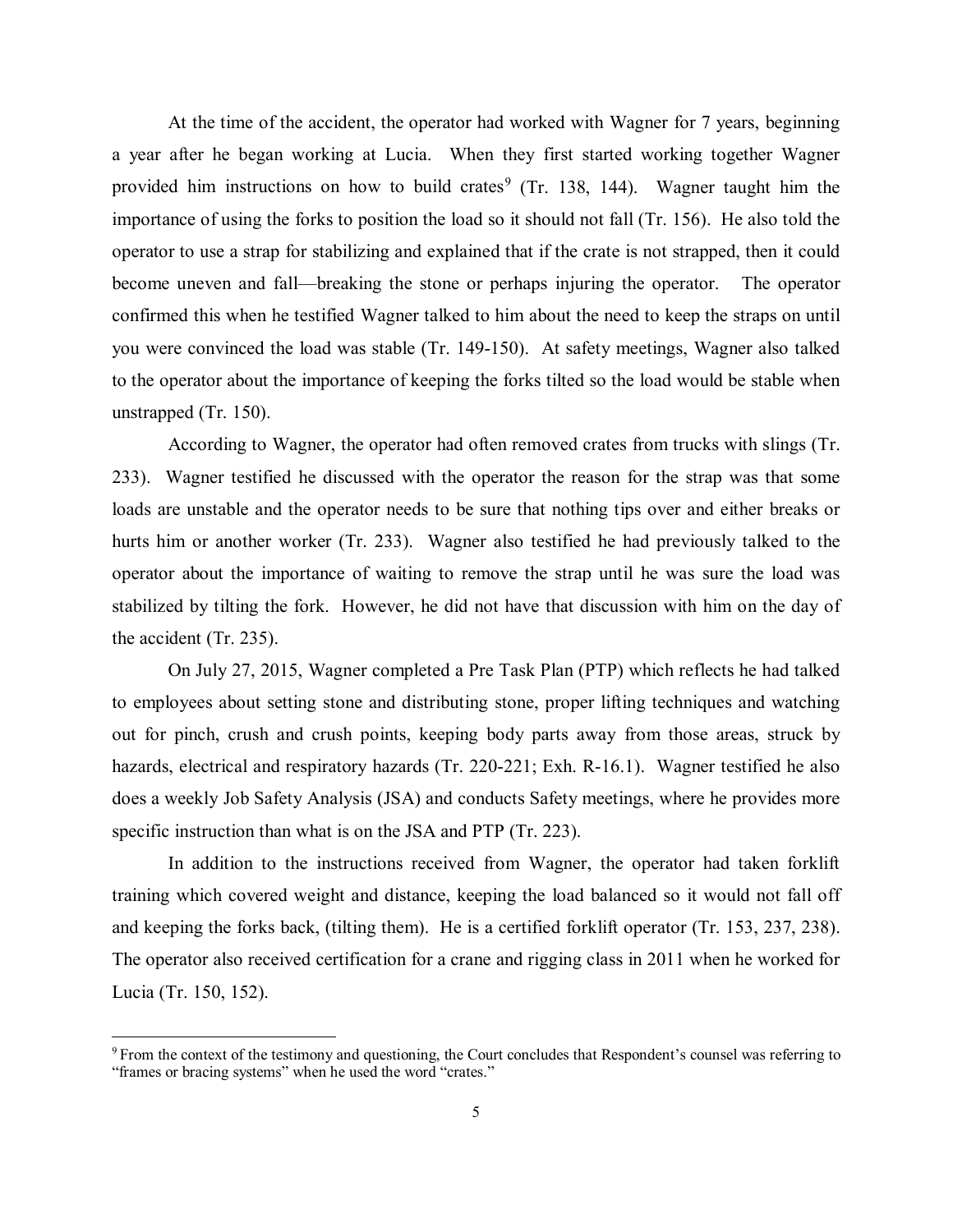The operator testified that on the day of the accident he and Wagner talked about the plan to strap the crate and build a brace for it, and that there was a hazard of the stones tipping over if they were not adequately tilted or strapped (Tr. 156). He had not talked to Wagner that day about when to take the strap off, but had done so in the past (Tr. 156-157). According to the operator, he had not previously dealt with a broken crate like the one at issue, which was broken on one side only. He also testified that the training they received was not specific for unloading broken crates because it was very unusual for a crate to arrive broken (Tr. 128, 133).

As a result of the accident on July 27, 2015, OSHA Compliance Safety and Health Officer (CSHO) Ricardo Baez<sup>[10](#page-5-0)</sup> conducted an investigation. He arrived at the Camarata worksite two days after the accident, on July 29, 2015, and initiated the investigation. Based on CSHO Baez's investigation, the Secretary issued to Camarata on December 4, 2015, the Citation at issue.

#### **CITATION NO. 1**

### **Item 1: Alleged Serious Violation of § 1926.21(b)(2)**

In Item 1 of the Citation the Secretary alleges a serious violation of 29 C.F.R. § 1926.21(b)(2) asserting that "On July 27, 2015 at the job site the employer did not provide hazard recognition training for employees performing activities such as, but not limited to, rigging." The Secretary contends employees were exposed to a struck-by hazard as a result of improperly rigged crates (Secretary's brief, pp. 5-7; Tr. 55).

The cited standard  $\S 1926.21(b)(2)$  provides:

 $\overline{a}$ 

The employer shall instruct each employee in the recognition and avoidance of unsafe conditions and the regulations applicable to his work environment to control or eliminate any hazards or other exposure to illness.

### **The Secretary's Burden of Proof**

The Secretary has the burden of establishing the employer violated the cited standard.

To prove a violation of an OSHA standard, the Secretary must show by a preponderance of the evidence that (1) the cited standard applies; (2) the employer failed to comply with the terms of the cited standard; (3) employees had access to the violative condition; and (4) the cited employer either knew or could have known with the exercise of reasonable diligence of the violative condition.

<span id="page-5-0"></span><sup>&</sup>lt;sup>10</sup> CSHO Baez has been employed by OSHA for  $7\frac{1}{2}$  years. He holds a B.A. Degree in Science and Civil Engineering (Tr. 34).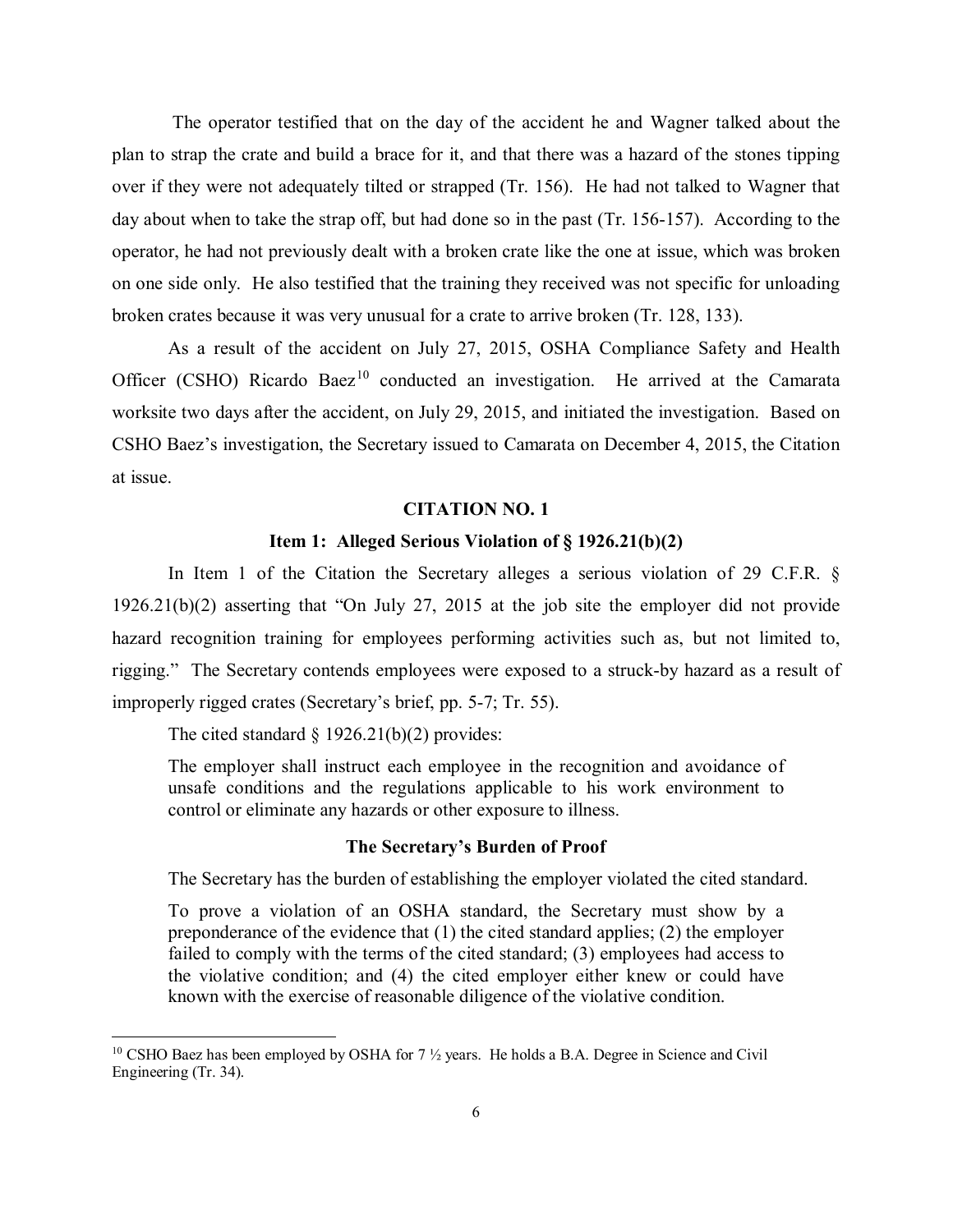*JPC Group Inc.,* 22 BNA OSHC 1859, 1861 (No. 05-1907, 2009).

### *Applicability of the Cited Standard*

Section 1926.21(b)(2) is found in **Subpart C - General Safety and Health Provisions** of the Construction Standards. The general requirements for training of employees engaged in construction work activities are set forth in Subpart C. Camarata was engaged in construction work activities involving the installation of stone for the remodeling of Two Shell Plaza. Section 1926.21(b)(2) applies to the construction activity Camarata was engaged in on July 27, 2015. The cited standard therefore is applicable.

#### *Noncompliance with Terms of the Standard*

In determining noncompliance with the terms of the standard found at  $\S$  1926.21(b)(2) the Commission considers what instructions a reasonably prudent employer would have given:

Section 1926.21(b)(2) requires the Secretary to "establish that the cited employer failed to provide the instructions that a reasonably prudent employer would have given in the same circumstances." *El Paso Crane & Rigging Co*., 16 BNA OSHC 1419, 1424, 1993-1995 CCH OSHD ¶ 30,231, p. 41,620 (No. 90-1106); *see also Pressure Concrete Constr. Co.,* 15 BNA OSHC 2011, 2015, 1991-1993 CCH OSHD ¶29,902, p. 40,810 (No. 90-2668, 1992) (holding § 1926.21(b)(2) requires that "an employer must instruct its employees in the recognition and avoidance of those hazards of which a reasonably prudent employer would have been aware"); *A. P. Horo Co.,* 14 BNA OSHC 2004, 2009, 1991-1993 CCH OSHD ¶ 29,223, p. 39,130 (No. 85-369, 1991) ("Section 1926.21(b)(2) requires employers to instruct employees concerning 'safety hazards which would be known to a reasonably prudent employer *or* which are addressed by specific OSHA regulations'" (citation omitted)). In considering whether an employer has met its obligation under this general standard, "the Commission has specifically considered whether a reasonable person, examining the generalized standard in light of a particular set of circumstances can determine what is required, or if the particular employer was actually aware of the existence of the hazard or a means to abate it." *W. G. Fairfield,* 19 BNA OSHC 1233, 1235, 2000 CCH OSHD ¶ 32,216, p. 48,865 (No. 99-0344, 2000)(citation and internal quotation marks omitted), *aff'd* 285 F.3d 499  $(6<sup>th</sup> Cir. 2002)$ . Thus, the obligation to train "is dependent upon the specific conditions [at the worksite], whether those conditions create a hazard, and whether the employer or its industry has recognized the hazard." *W. G. Fairfield,*  19 BNA OSHC at 1236, 200 CCH OSHD at p. 48,865.

*Compass Environmental, Inc*., 23 BNA OSHC 1132, 1134 (No. 06-1036, 2010). The reasonably prudent employer requirement was reaffirmed more recently by the Commission in *Bardav, Inc. d/b/a Martha's Vineyard Mobile Home Park*, 24 BNA OSHC 2105, 2111 (No. 10-1055, 2014),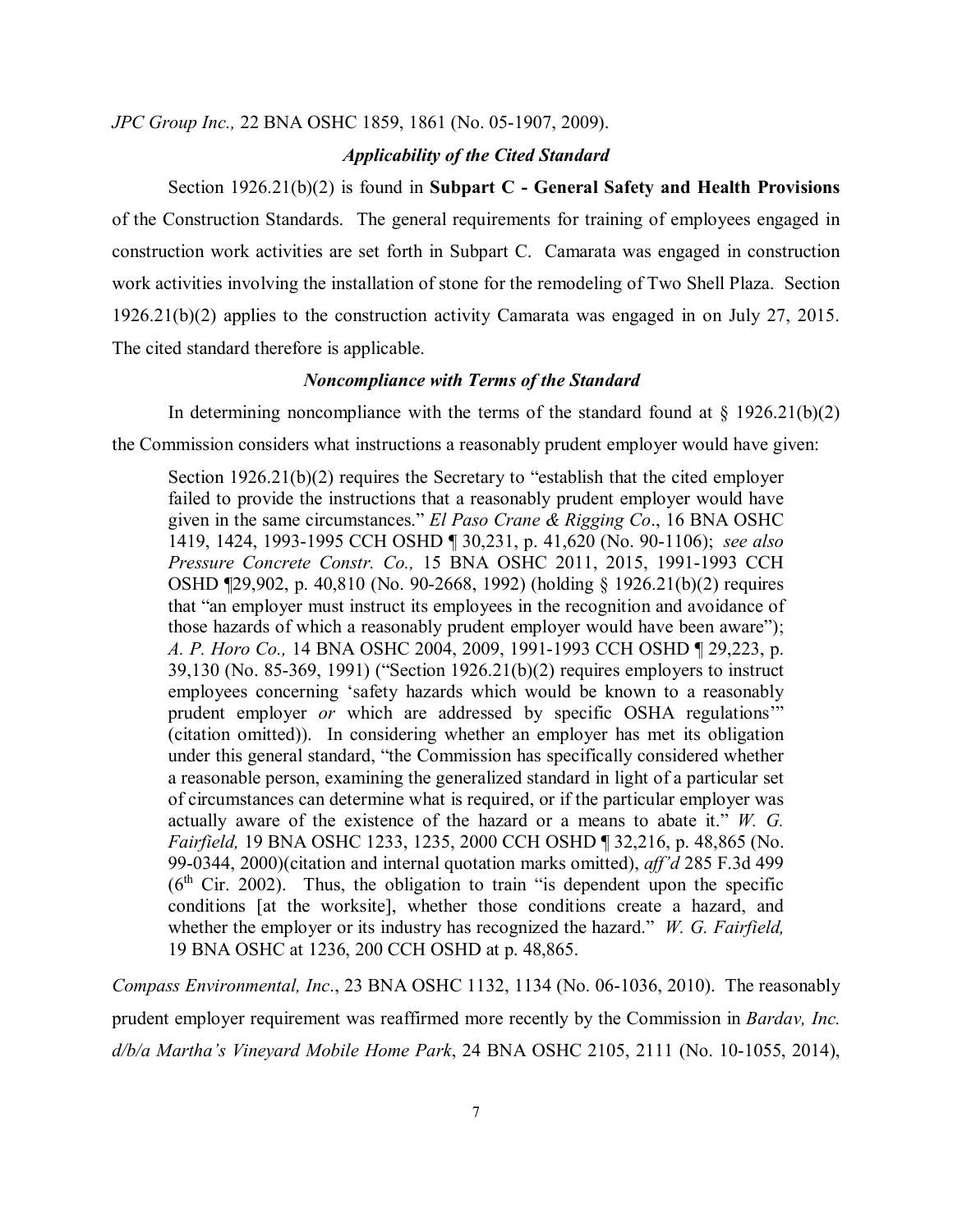citing *El Paso Crane & Rigging*, *supra,* where the Commission stated "*to establish noncompliance*, the Secretary must establish that the cited employer failed to provide the instructions that a reasonably prudent employer would have given[.]"(emphasis in original)

Therefore, in consideration of this well-settled Commission precedent, the Court must determine whether Camarata provided instructions that a reasonably prudent person would have given in the same circumstances. Camarata asserts it did. It contends there were no instructions beyond those already given to the injured employee that a reasonably prudent employer would have known to give to enable the injured employee to better recognize or avoid the hazard (Camarata brief, p. 2). The Secretary contends Camarata did not provide instructions regarding rigging broken crates and the associated hazards (Secretary's brief, pp. 5-7). CSHO Baez specifically described the hazard as a struck-by hazard for the helper and operator (Tr. 55, 62).

The evidence does not support the Secretary's contention that Camarata failed to instruct the operator in the recognition and avoidance of unsafe conditions in his work environment. The operator was a seasoned marble setter and forklift operator, with at least fourteen years of experience, four years with Camarata doing the same type of work (Tr. 137-138).<sup>11</sup> His job was to remove crates from the trucks when they arrived and to place and brace the crates in various locations on the jobsite (Tr. 120, 138). He testified to having built thousands of bracing systems (Tr. 139). In addition to his work experience, the operator had been trained on forklifts and cranes and received certifications for such training. The foreman testified the operator handled crates all of the time (Tr. 246). The foreman and the operator testified consistently about the instructions the foreman provided regarding loading and placing crates both prior to and on July 27, 2015.[12](#page-7-1) Their testimony was not disputed.

At the hearing, the operator appeared nervous. However, he testified confidently regarding his training and the events on July 27, 2015. The Court finds his testimony credible. The operator testified:

<span id="page-7-0"></span><sup>&</sup>lt;sup>11</sup> Wagner testified that the operator had been a forklift operator for him for 15 years (Tr. 246).

<span id="page-7-1"></span> $12$  The operator's testimony regarding the frequency of working with broken crates differed from the foreman's. The operator initially responded "No" when asked on direct examination if he had handled broken crates (Tr. 133). He also testified that crates rarely arrived broken and that he had minimal frequency of handling broken crates (Tr. 133- 134). The Court credits the operator's testimony regarding his having handled broken crates because it is corroborated by the foreman in that respect.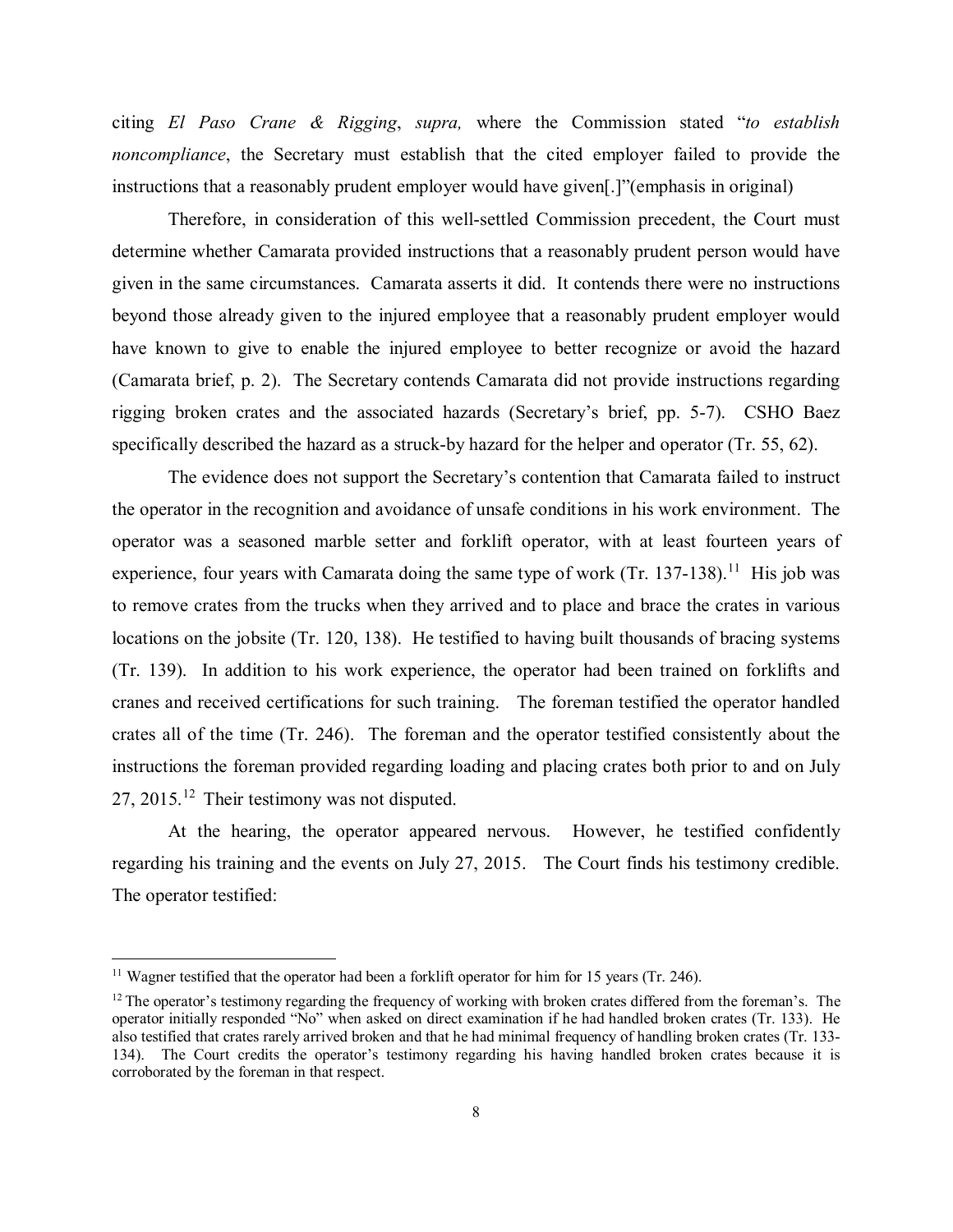Q. And what is the reason why - - well, let me - - who told you to start - - who told you to use a strap when the crates need stabilizing?

A. Always talk to the foreman.

Q. And that's Roger Wagner?

A. Yes.

Q. And had he explained to you that if the crate isn't strapped, then it could become uneven and fall - - breaking the stone or perhaps injuring you?

A. Yes.

Q. And did you and he talk about the need to keep the straps on until you were convinced the load was stable?

A. Yes.

Q. And did he talk with you about the importance of keeping the forks tilted so that the load would be stable when unstrapped?

…

A. Yes.

Q. And have you talked about those things at the safety meetings that you have every day?

A. It's always talked about.

(Tr. 149-150).

Foreman Wagner testified:

Q. And so there would have been a JSA meeting about - - the first line on here says - - it cautions workers about material dropping and balancing overload. And the far-right column says to tilt the forks up, right?

A. Yes, that's what you would do.

Q. And then there's also a reference to how to use the  $2 - by - 4$  studs to place supports on end of crates so that stone does not fall forward, correct?

A. Yes.

Q. And so even though you may not have discussed these things every day or may not even have discussed them on the day that [the operator][ had his accident, these are instructions that were provided to the workers on a fairly regular basis, is that correct?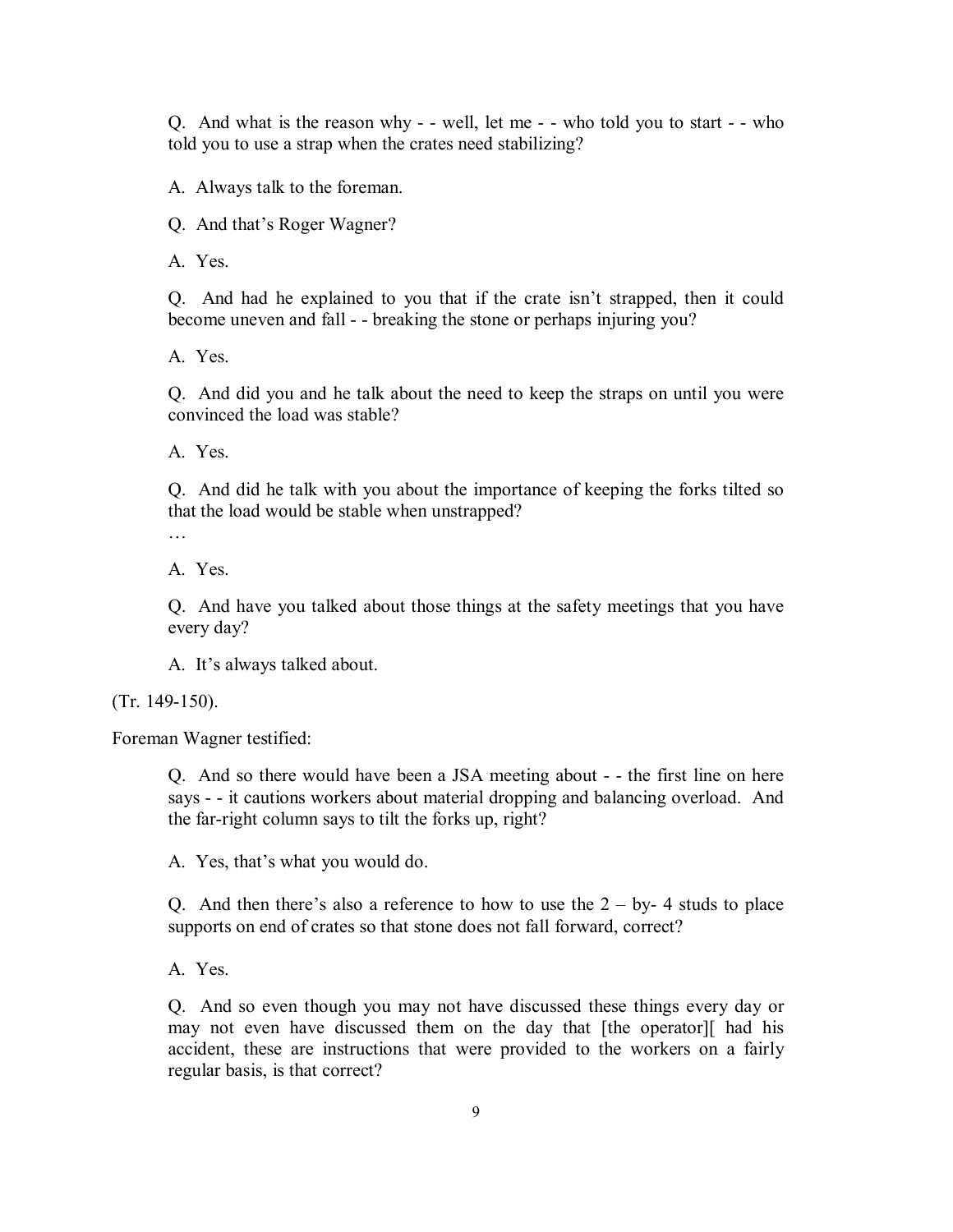A. Yes.

(Tr. 222-223; Exh. R-16.1).

Q. And did you discuss with him that the reason for the strap was that some loads are unstable and you need to make sure that nothing tips over and either breaks or hurts him or another worker?

A. Yes.

Q. And did you also discuss that a bracing system would be built for this one because it didn't have one yet?

A. Yes.

(Tr. 233). Wagner testified confidently and without hesitation. He was forthright about what instructions he gave and did not give on July 27, 2015. He projected a confident demeanor. Accordingly, the Court finds him to be a credible witness.

The operator's training and experience must be taken into consideration in assessing what instructions a reasonably prudent employer in the same circumstances would give. The operator was not a novice employee unfamiliar with the hazards associated with the work he was performing. He had a minimum of fourteen years (four with Camarata) of training and experience which involved using a forklift to remove and place stones. In addition, the work being performed on July 27, 2015, was the same type of work he had performed on Camarata's Exxon Mobil Campus Project and during the ten years he worked at Lucia. When determining the adequacy of instructions given to an employee, the Commission considers how effectively the information is communicated in light of the employee's training. *S. J. Louis Construction of Texas*, 25 BNA OSHC 1892, 1895-97 (No. 12-1045, 2016); *See also LJC Dismantling Corp.,* 24 BNA OSHC 1478, 1481-82 (No. 08-1318, 2014) (finding adequacy of employee's prior training relevant to assessing sufficiency of employer's instructions).

The uncontroverted evidence shows that on July 27, 2015, once the flatbed with the crates arrived, Wagner instructed the operator to use a sling to remove the broken crate. Using a sling was not something the operator was unfamiliar with. Wagner testified the operator had done this many times before (Tr. 233). When the crates arrived, Wagner also instructed the operator to brace the crate (build an A-frame) and tilt the forks of the telehandler to stabilize the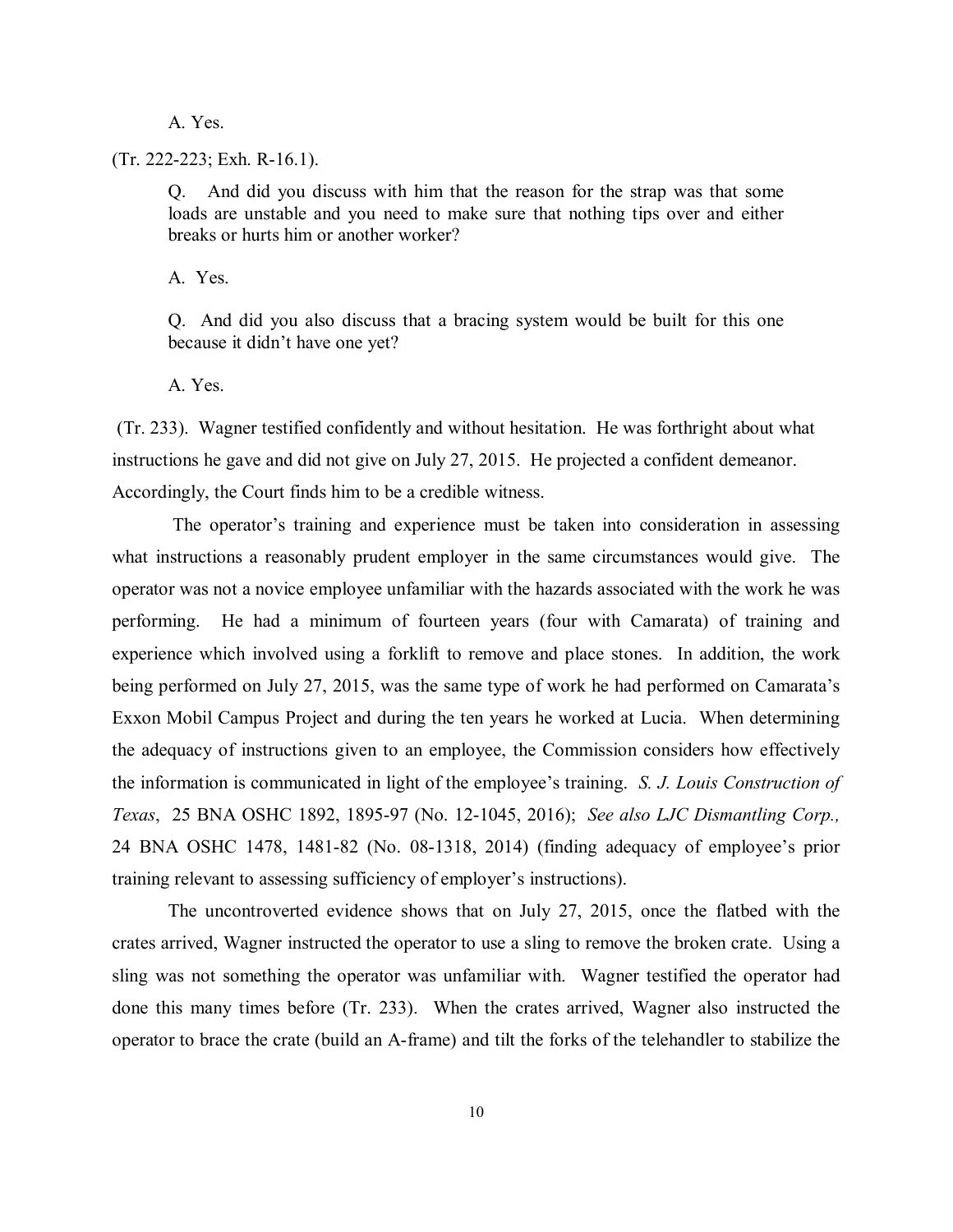crate. The operator had tilted the forks and was in the process of measuring for putting the kickers on the A-frame when the accident occurred (Tr. 130, 158). The operator testified that on the day of the accident he and Wagner discussed the plan to strap the crate and build a brace for it, and that there was a hazard of the stones tipping over if the crate was not adequately tilted or strapped (Tr. 156). CSHO Baez<sup>[13](#page-10-0)</sup> testified it was his understanding that the operator and foreman did not discuss the importance of tilting the forks when the straps were taken off (Tr. 94). The CSHO's testimony on this issue is outweighed by a preponderance of the evidence disputing his understanding. Based on the instructions on the day of and prior to the accident, the operator was made aware of the hazards and what he needed to do to avoid them.

Nonetheless, the Secretary contends Camarata failed to provide instructions regarding the hazards of broken crates. In support, the Secretary relies on the operator's testimony that he had not handled a crate which was broken on one side like the damaged crate. This reliance is misplaced. On the evening of July 27, 2015, the foreman told the operator to put a sling around the crate because of its damaged condition, and specifically told him how to remove the crate. This is undisputed. The Secretary adduced no evidence as to how these instructions were deficient, or regarding additional instructions which should have been provided under the circumstances. It is the Secretary's burden to show how the standard was violated.

In addition, the Secretary argues, assuming Camarata provided instructions, they were ineffective because they were provided in English rather than Spanish. The Court is not persuaded by this argument. The operator testified his instructions were in English, however, the helper testified instructions were provided in Spanish and that the foreman's training was translated to Spanish by co-workers who speak Spanish (Tr. 165-166, 211, 212). Further, Mr. Camarata testified most of the company's training was done in two languages (Tr. 190). The Court credits this testimony over that of the operator. In addition, the record shows the operator speaks and understands English. Although he testified with the assistance of a translator at the hearing, it was clear to the Court the operator understood at least some of the questions when he responded in English rather than waiting for the interpreter to translate. More importantly, even if his understanding of English is limited, his testimony shows he understood the safety measures

<span id="page-10-0"></span><sup>&</sup>lt;sup>13</sup> CSHO Baez's investigative documents and testimony showed some inconsistencies and conclusions which were refuted by a preponderance of the evidence, thereby challenging the reliability of his investigation findings. Therefore, his investigation findings will only be accorded weight when corroborated by other evidence.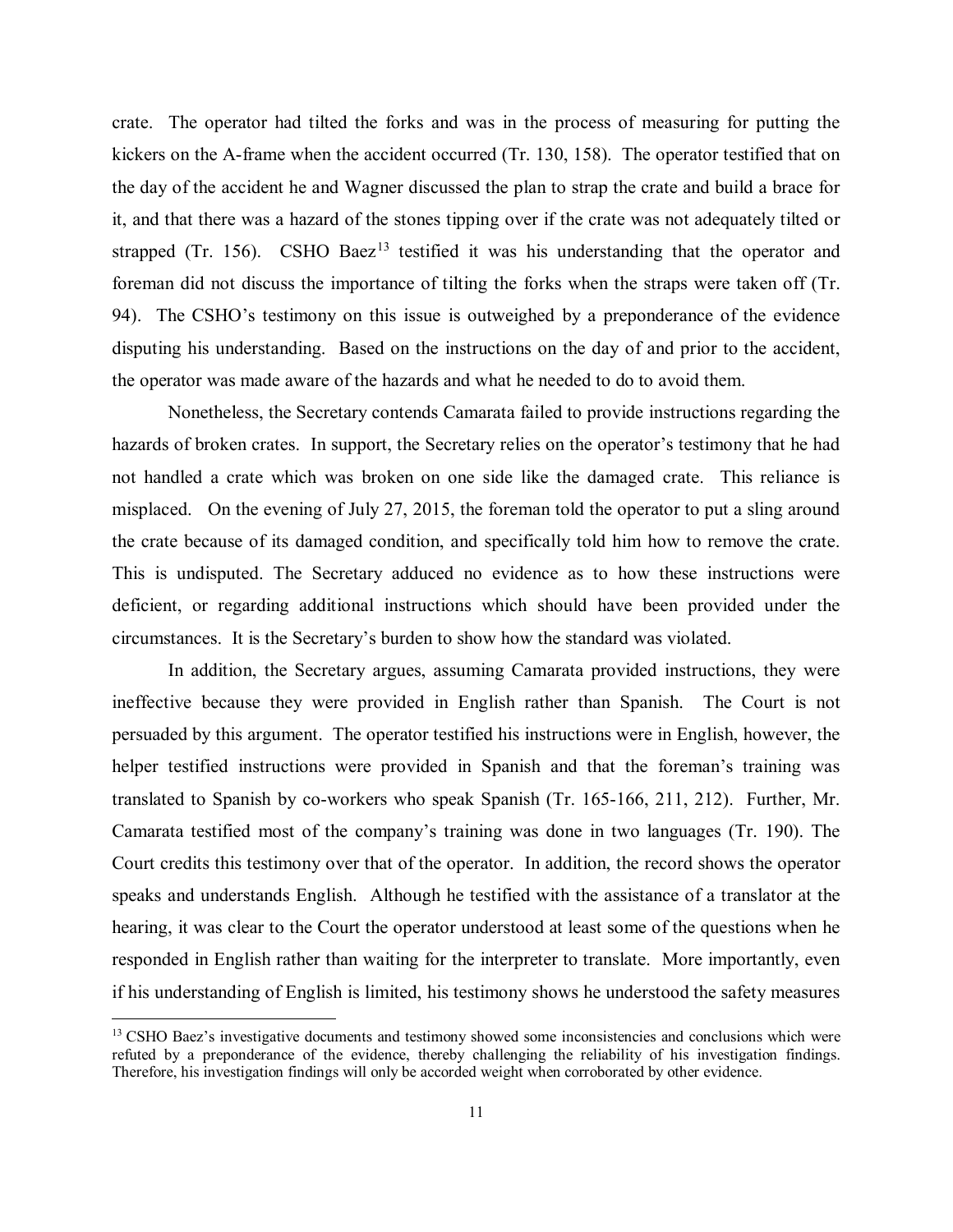taught to him by Wagner, and as a result of the programs he attended from which he received various certifications. Other than the instant incident, the record is devoid of any evidence the operator lacked an understanding of how to perform his job according to the training and instructions he had received from the company. Even if the court were to credit the operator's testimony that the instructions were all in English, the record does not show they were ineffective.

To further support his position, the Secretary argues the operator was not trained to undo the straps on the load (Secretary's brief, p. 6). This argument also fails. Although Wagner admits he had not told the operator on July 27, 2015, when to remove the sling, he previously had explained to the operator to not remove a sling until the crate was stable (Tr. 149-150). The operator testified he was so instructed. Even so, he appears to have disregarded those instructions. He did not ensure the crate was stable before removing the sling, despite knowing the crate was unstable when he removed the sling to conduct his measurements for the 2 x 4's (Tr. 130). His testimony confirms he was fully aware of the hazard and knew that tilting the forks of the telehandler was a way to keep the load from falling.

Finally, the Secretary does not specifically argue Camarata failed to provide instructions regarding the kickers. However, the Court finds the evidence shows Wagner did not know the crate was missing the kickers. Wagner testified he would have given additional instructions to the operator, to make sure the crate was stable and to keep the forks back, had he known (Tr. 236-237). Camarata's foreman instructed the operator regarding the hazards he was aware were present at the jobsite. The Commission considers whether an employer was actually aware of the hazard in assessing what a reasonably prudent employer would do in the circumstances. *W. G. Fairfield, supra.* The Secretary also has not established that Wagner should have known the kicker was missing.

The Secretary has failed to show that Camarata failed to provide instructions to its employee that a reasonably prudent employer would have given under the same circumstances. Accordingly, Citation No. 1, Item 1 is **VACATED.**

# **Unpreventable Employee Misconduct Defense**

Unpreventable employee misconduct is an affirmative defense that must be proven by the employer. *American Eng'g & Dev. Corp.,* 23 BNA OSHC 2093, 2097 n.4 (No. 10-0359, 2012).